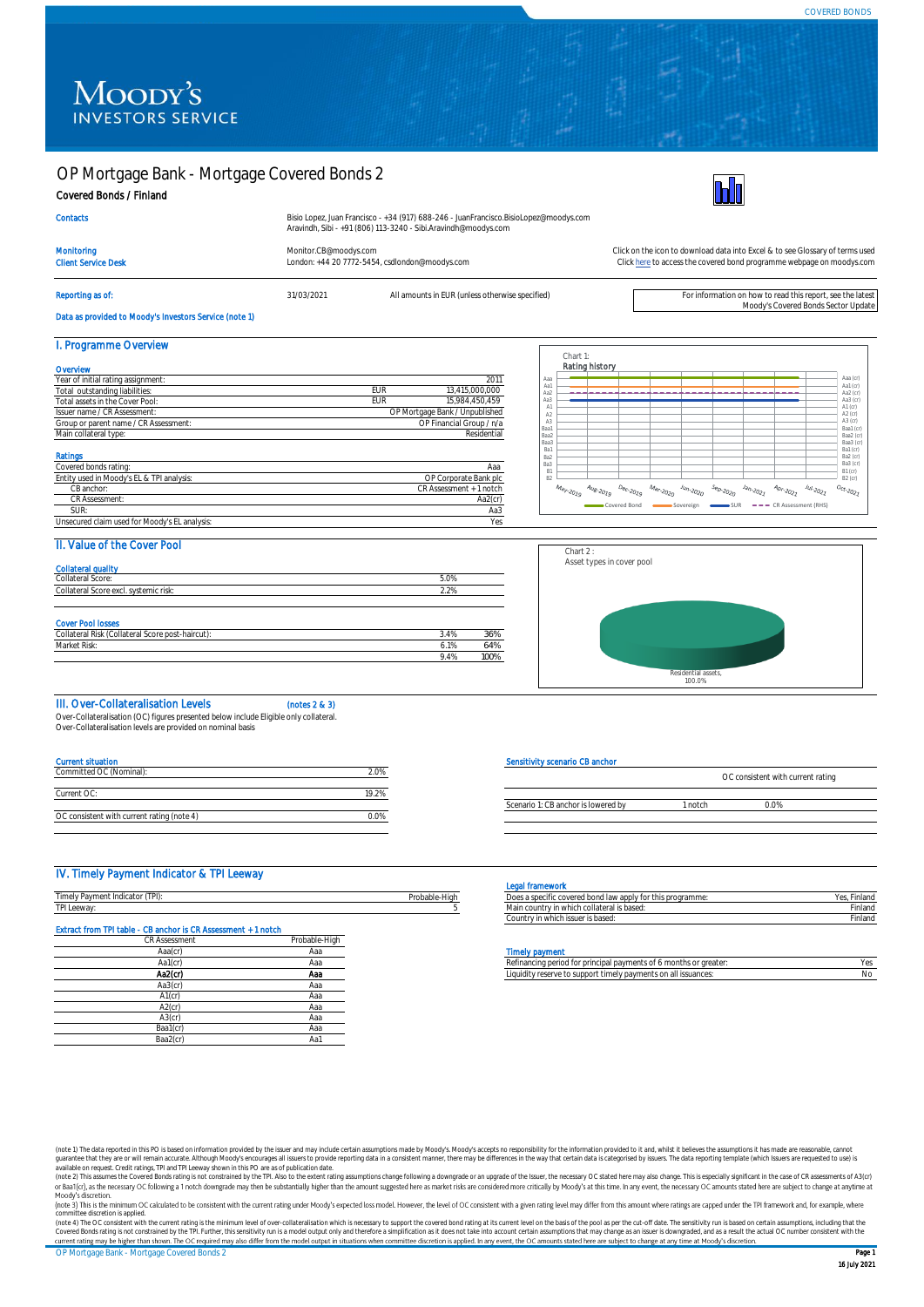## V. Asset Liability Profile

| Interest Rate & Duration Mismatch (note 5) |           | Swap Arrangements                              |  |
|--------------------------------------------|-----------|------------------------------------------------|--|
| Fixed rate assets in the cover pool:       | $.6\%$    | Interest rate swap(s) in the Cover Pool:       |  |
| Fixed rate covered bonds outstanding:      | 94.0%     | Intra-group interest rate swap(s) provider(s): |  |
| WAL of outstanding covered bonds:          | 5.0 years | Currency swap(s) in the Cover Pool:            |  |
| WAL of the cover pool:                     | 7.0 vears | Intra-group currency swap(s) provider(s):      |  |
|                                            |           |                                                |  |





## VI. Performance Evolution





This publication does not announce a credit rating action. For<br>any credit ratings referenced in this publication, please see the<br>ratings tab on the issuer/entity page on <u>www.mondys.com</u><br>for the most updated credit rating rating history.

OP Mortgage Bank - Mortgage Covered Bonds 2 Page 2 (note 5) This assumes no prepayment.<br>(note 6) Based on principal flows only. Assumptions include no prepayments, principal collections limited to the portion of assets that make up the amount of the liabilities plus commit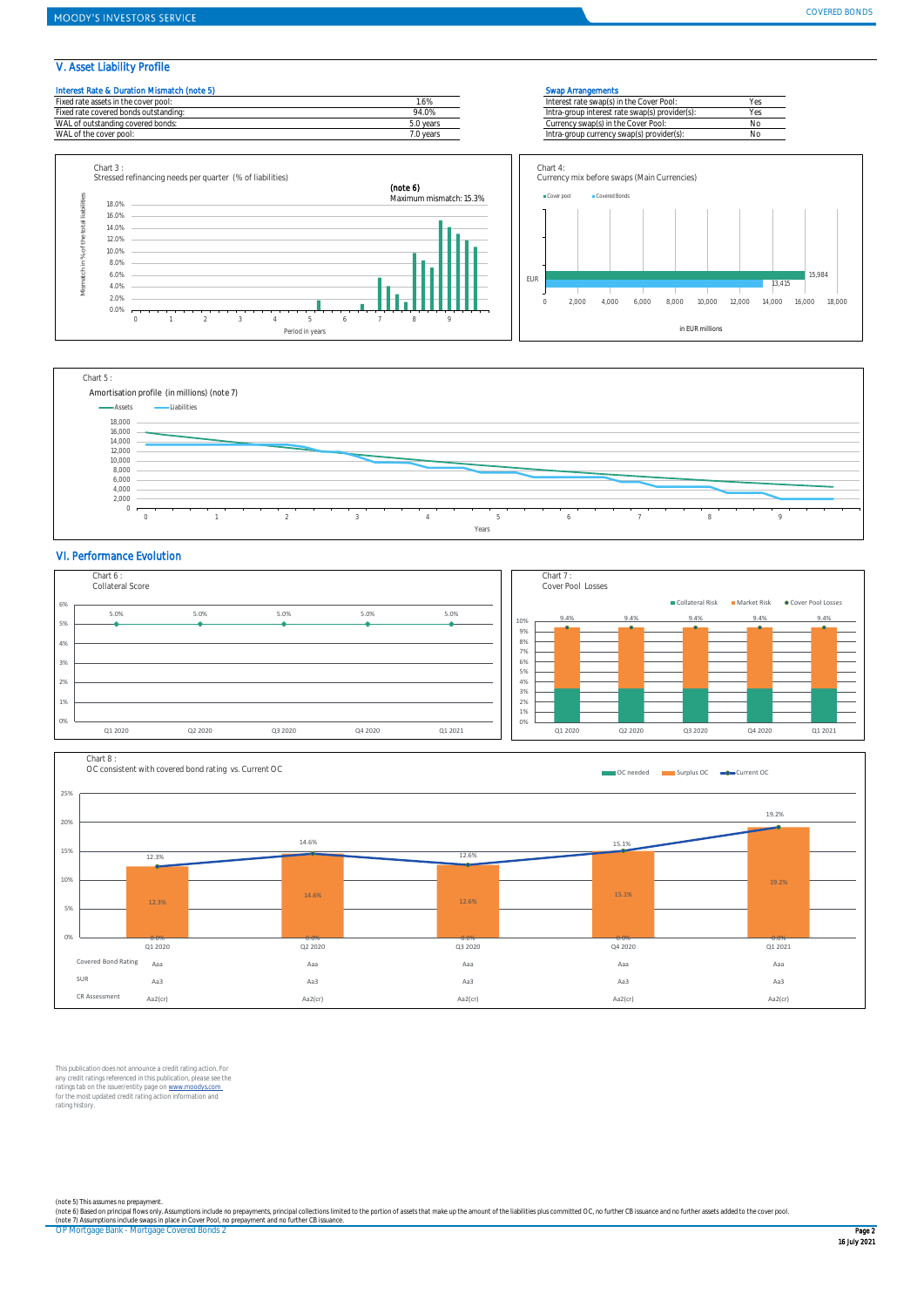### VII. Cover Pool Information - Residential Assets

| Overvlew                       |                | Specific Loan and Borrower characteristics                  |      |
|--------------------------------|----------------|-------------------------------------------------------------|------|
| Asset type:                    | Residential    | Loans with an external quarantee in addition to a mortgage: | n/z  |
| Asset balance:                 | 15.984.450.459 | Interest only Loans                                         | 0.0% |
| Average Ioan balance:          | 55,599         | Loans for second homes / Vacation:                          | 0.1% |
| Number of loans:               | 287,496        | Buy to let loans / Non owner occupied properties:           | 0.0% |
| Number of borrowers:           | 311,911        | Limited income verified:                                    | n/c  |
| Number of properties:          | 304.196        | Adverse credit characteristics (**)                         | n/c  |
| WA remaining term (in months): | 167            |                                                             |      |
| WA seasoning (in months):      |                |                                                             |      |

| WA unindexed LTV (*)    | 57.0%        |
|-------------------------|--------------|
| WA Indexed I TV:        | 49.0%        |
| Valuation type:         | Market Value |
| LTV threshold:          | 70.0%        |
| Junior ranks:           | n/d          |
| Loans with Prior Ranks: | ገ በ%         |

| Asset type<br>Residential<br>Loans with an external quarantee in addition to a mortgage: | n/a  |
|------------------------------------------------------------------------------------------|------|
| 15.984.450.459<br>Asset balance:<br>Interest only Loans                                  | 0.0% |
| 55.599<br>Loans for second homes / Vacation:<br>Average Ioan balance:                    | 0.1% |
| 287.496<br>Buy to let loans / Non owner occupied properties:<br>Number of loans:         | 0.0% |
| 311.911<br>Limited income verified:<br>Number of borrowers:                              | n/d  |
| 304.196<br>Adverse credit characteristics (**)<br>Number of properties:                  |      |

#### **Performance**

|                       |       | .                                                        |      |  |
|-----------------------|-------|----------------------------------------------------------|------|--|
|                       |       | : 2months -<br>Loans in arrears (<br>- < 6months):       | 0.0% |  |
| <b>Details on LTV</b> |       | < 12 months).<br>$\geq 6$ months -<br>Loans in arrears ( | 0.0% |  |
| WA unindexed LT       | 57.0% | Loans in arrears ( ≥ 12months):                          | 0.0% |  |
| MA Indovad I          | 49.0% | nans ir<br>: in a foreclosure procedure: .               | 0.0% |  |
|                       |       |                                                          |      |  |

#### **Multi-Family Properties**

| Loans to tenants of tenant-owned Housing Cooperatives: | n/a |
|--------------------------------------------------------|-----|
| Other type of Multi-Family loans (***)                 | n/a |



(note \*) may be based on property value at time of origination or further advance or borrower refinancing.<br>(note \*\*) Typically borrowers with a previous personal bankruptcy or borrowers with record of court claims against

OP Mortgage Bank - Mortgage Covered Bonds 2 Page 3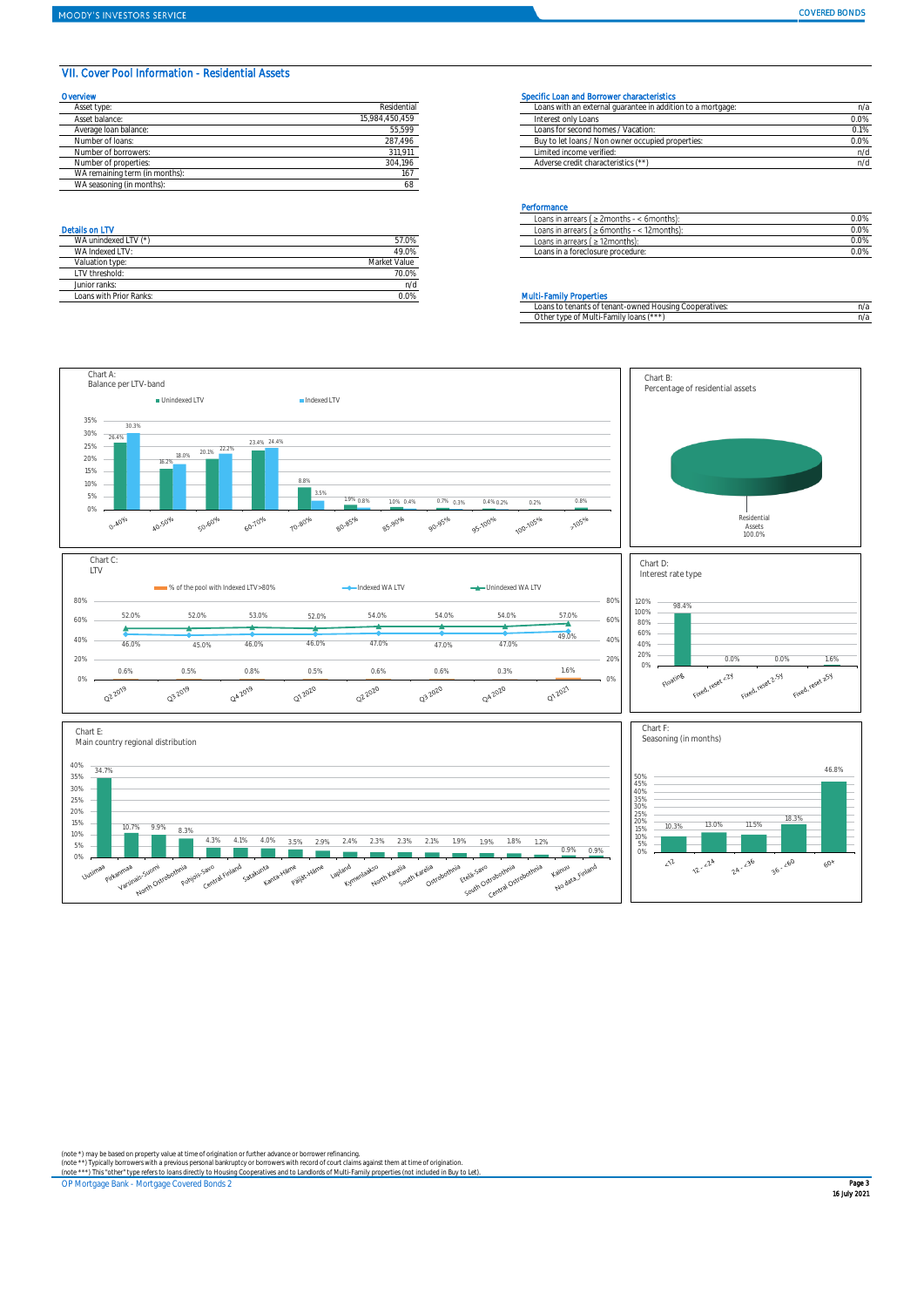# MOODY'S INVESTORS SERVICE

## VIII. Swap Information

| <b>Counterparty</b><br>Total | <b>Type</b>   | <b>Notional Amount</b> | <b>Collateral trigger</b> | <b>Replacement Trigger</b> |
|------------------------------|---------------|------------------------|---------------------------|----------------------------|
|                              | Total         | 16,381,847,252         |                           |                            |
|                              | Currency      | $\sim$                 |                           |                            |
|                              | Interest rate | 16,381,847,252         |                           |                            |
| OP Corporate Bank plc        | Subtotal      | 16,381,847,252         |                           |                            |
|                              | Currency      |                        |                           |                            |
|                              | Interest rate | 16,381,847,252         | A2                        | A3                         |
|                              |               |                        |                           |                            |
|                              |               |                        |                           |                            |
|                              |               |                        |                           |                            |
|                              |               |                        |                           |                            |
|                              |               |                        |                           |                            |
|                              |               |                        |                           |                            |
|                              |               |                        |                           |                            |
|                              |               |                        |                           |                            |
|                              |               |                        |                           |                            |
|                              |               |                        |                           |                            |
|                              |               |                        |                           |                            |
|                              |               |                        |                           |                            |
|                              |               |                        |                           |                            |
|                              |               |                        |                           |                            |
|                              |               |                        |                           |                            |
|                              |               |                        |                           |                            |
|                              |               |                        |                           |                            |
|                              |               |                        |                           |                            |
|                              |               |                        |                           |                            |
|                              |               |                        |                           |                            |
|                              |               |                        |                           |                            |
|                              |               |                        |                           |                            |
|                              |               |                        |                           |                            |
|                              |               |                        |                           |                            |
|                              |               |                        |                           |                            |
|                              |               |                        |                           |                            |
|                              |               |                        |                           |                            |
|                              |               |                        |                           |                            |
|                              |               |                        |                           |                            |
|                              |               |                        |                           |                            |
|                              |               |                        |                           |                            |

# IX. Liabilities Information: Last 50 Issuances

| <b>ISIN</b>  | <b>Series</b><br><b>Number</b> | <b>Currency</b> | Outstanding<br><b>Amount</b> | <b>Issuance</b><br><b>Date</b> | Expected<br><b>Maturity</b> | <b>Legal Final</b><br><b>Maturity</b> | <b>Interest Rate</b><br>Type | Coupon                   | Principal<br>Payment |
|--------------|--------------------------------|-----------------|------------------------------|--------------------------------|-----------------------------|---------------------------------------|------------------------------|--------------------------|----------------------|
| XS2324321368 | 2021 KV1 GCB1                  | EUR             | 750,000,000                  | 25/03/2021                     | 25/03/2031                  | 25/03/2032                            | Fixed rate                   | 0.050%                   | <b>SOFT BULLET</b>   |
| XS2260183285 | 2020 KV4 CB2                   | EUR             | 1.250.000.000                | 19/11/2020                     | 19/11/2030                  | 19/11/2031                            | Fixed rate                   | 0.010%                   | <b>SOFT BULLET</b>   |
| XS2158878715 | 2020 KV3 PP2                   | EUR             | 300,000,000                  | 21/04/2020                     | 21/04/2028                  | 21/04/2029                            | Floating rate                | EURIBOR 3 month + 95 bps | <b>SOFT BULLET</b>   |
| XS2157108072 | 2020 KV2 PP1                   | <b>EUR</b>      | 500.000.000                  | 17/04/2020                     | 18/04/2022                  | 18/04/2023                            | Floating rate                | EURIBOR 3 month + 80 bps | <b>SOFT BULLET</b>   |
| XS2105779719 | 2020 KV1 CB1                   | EUR             | 1.000.000.000                | 21/01/2020                     | 21/04/2028                  | 21/04/2029                            | Fixed rate                   | 0.050%                   | <b>SOFT BULLET</b>   |
| XS2081168358 | 2019 KV2 CB2                   | EUR             | 1.000.000.000                | 19/11/2019                     | 19/11/2026                  | 19/11/2027                            | Fixed rate                   | 0.010%                   | <b>SOFT BULLET</b>   |
| XS1951927158 | 2019 KV1 CB1                   | <b>EUR</b>      | 1.250.000.000                | 15/02/2019                     | 15/02/2029                  | 15/02/2030                            | Fixed rate                   | 0.625%                   | <b>SOFT BULLET</b>   |
| XS1829345427 | 2018 KV1 CB1                   | EUR             | 1.000.000.000                | 01/06/2018                     | 01/09/2025                  | 01/09/2026                            | Fixed rate                   | 0.625%                   | <b>SOFT BULLET</b>   |
| XS1721478011 | 2017 KV3 CB3                   | EUR             | 1.000.000.000                | 22/11/2017                     | 22/02/2023                  | 22/02/2024                            | Fixed rate                   | 0.050%                   | <b>SOFT BULLET</b>   |
| XS1626141698 | 2017 KV2 CB2                   | EUR             | 1.000.000.000                | 07/06/2017                     | 07/06/2027                  | 07/06/2028                            | Fixed rate                   | 0.750%                   | <b>SOFT BULLET</b>   |
| XS1576693110 | 2017 KV1 CB1                   | EUR             | 1.000.000.000                | 13/03/2017                     | 13/03/2024                  | 13/03/2025                            | Fixed rate                   | 0.250%                   | <b>SOFT BULLET</b>   |
| XS1408380803 | 2016 KV1 CB1                   | EUR             | 1.250.000.000                | 11/05/2016                     | 11/05/2023                  | 11/05/2024                            | Fixed rate                   | 0.250%                   | <b>SOFT BULLET</b>   |
| XS1285892870 | 2015 KV2 CB1                   | <b>EUR</b>      | 1.000.000.000                | 04/09/2015                     | 04/09/2022                  | 04/09/2023                            | Fixed rate                   | 0.625%                   | <b>SOFT BULLET</b>   |
| XS1144844583 | 2014 KV3 CB3                   | EUR             | 1.000.000.000                | 28/11/2014                     | 28/11/2024                  | 28/11/2025                            | Fixed rate                   | 1.000%                   | <b>SOFT BULLET</b>   |
| NSV1-6       | 2012 KV4 RCB1                  | <b>EUR</b>      | 115,000,000                  | 12/11/2012                     | 12/11/2024                  | 12/11/2024                            | Fixed rate                   | 2.157%                   | <b>HARD BULLET</b>   |
|              |                                |                 |                              |                                |                             |                                       |                              |                          |                      |